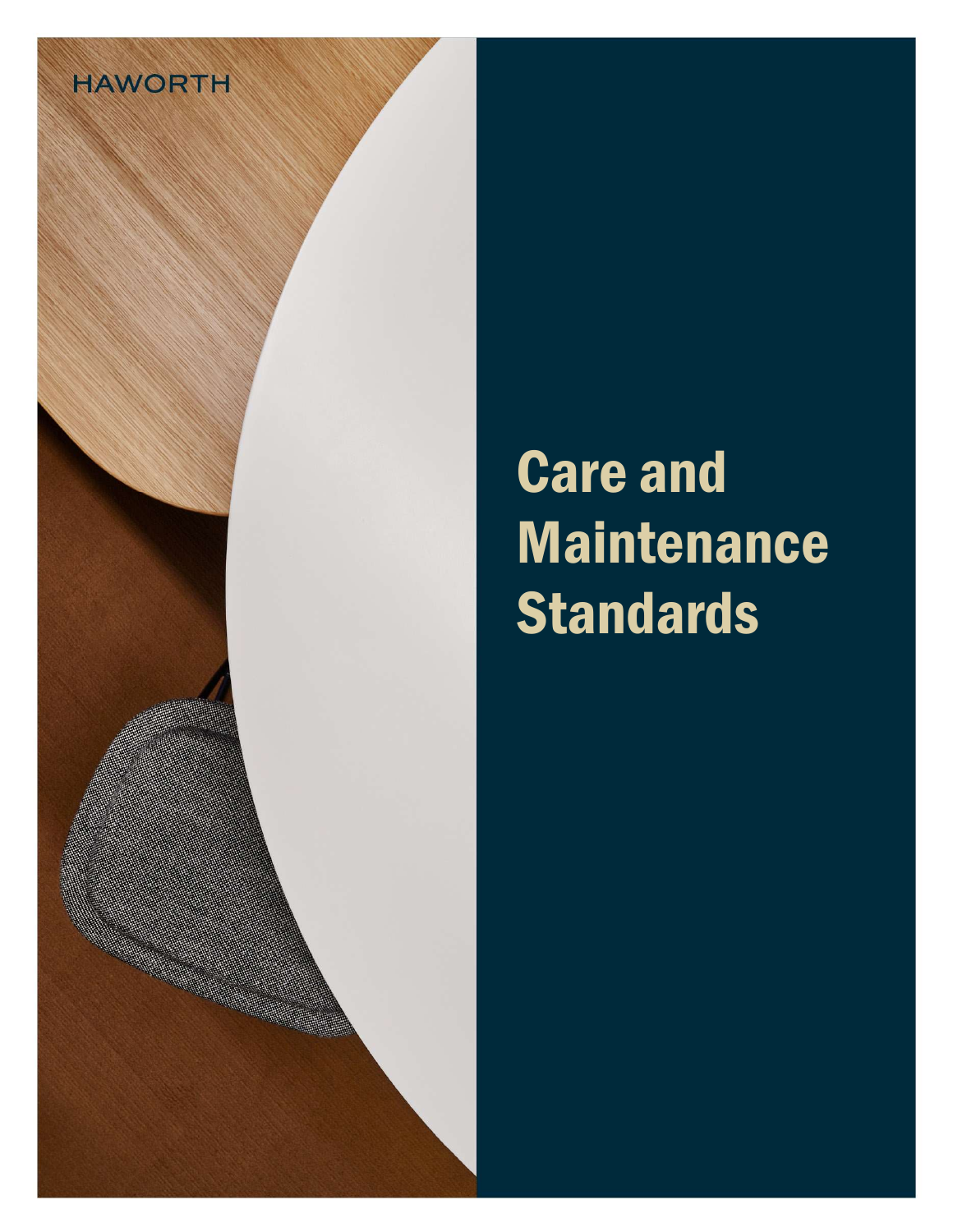## **Contents**

| General Recommendation for Environmental Cleaning<br>Procedures to Reduce Interior Environmental Impacts 1 |
|------------------------------------------------------------------------------------------------------------|
|                                                                                                            |
|                                                                                                            |
|                                                                                                            |
|                                                                                                            |
|                                                                                                            |
|                                                                                                            |
|                                                                                                            |
|                                                                                                            |
|                                                                                                            |
|                                                                                                            |
|                                                                                                            |
|                                                                                                            |
|                                                                                                            |
|                                                                                                            |
|                                                                                                            |
|                                                                                                            |
|                                                                                                            |
|                                                                                                            |
|                                                                                                            |
| (shells - including arm caps, bases and Very Tetro)  4                                                     |
|                                                                                                            |
|                                                                                                            |
|                                                                                                            |
|                                                                                                            |
|                                                                                                            |
| (PREMISE/Moxie) or Systems Acrylics 4                                                                      |
|                                                                                                            |
|                                                                                                            |
|                                                                                                            |
|                                                                                                            |

In order to preserve the integrity and longevity of our product, Haworth has established certain care and maintenance standards for our fabrics and finishes. Two important reminders: when using any cleaning agent, we recommend that a small, inconspicuous area be pre-tested for colorfastness before cleaning the stain. And in the case of overall soil condition or a large-scale stain, you should contact a professional furniture cleaning service for cleaning recommendations.

Important! Improper cleaning and maintenance of any material may result in the voiding of the material warranty.

## Maintenance for Any Material

- No material is immune from stains or soiling.
- Lack of cleaning or improper cleaning will shorten the life span of items such as fabrics, faux leathers, and leather.
- Treatments such as Nano-Tex® do not eliminate the need for routine cleaning and proper maintenance.
- The Longer a stain remains on any surface, the more difficult it will be to remove. Address any stain as quickly as possible.
- Removing any cleaning residue is an important part of the cleaning process, and one that is often overlooked. All cleaners, even mild ones, leave behind a residue that can be harmful to the surface if not thoroughly removed (usually through clean water).

## General Recommendation for Environmental Cleaning Procedures to Reduce Interior Environmental Impacts

- Minimize the amount of cleaning chemicals used since excess chemicals result in rapid re- soiling.
- Use of Green Seal Certified Cleaning Products. Green Seal is awarded to products that work well and have less impact on the environment.
- For general maintenance cleaning, consider using vacuums with high efficiency particulate air (HEPA) filtration to trap airborne particles and keep them from affecting the indoor air quality.
- Use no or low VOC cleaning products. Consider detergent based products compared to those containing solvents, where possible.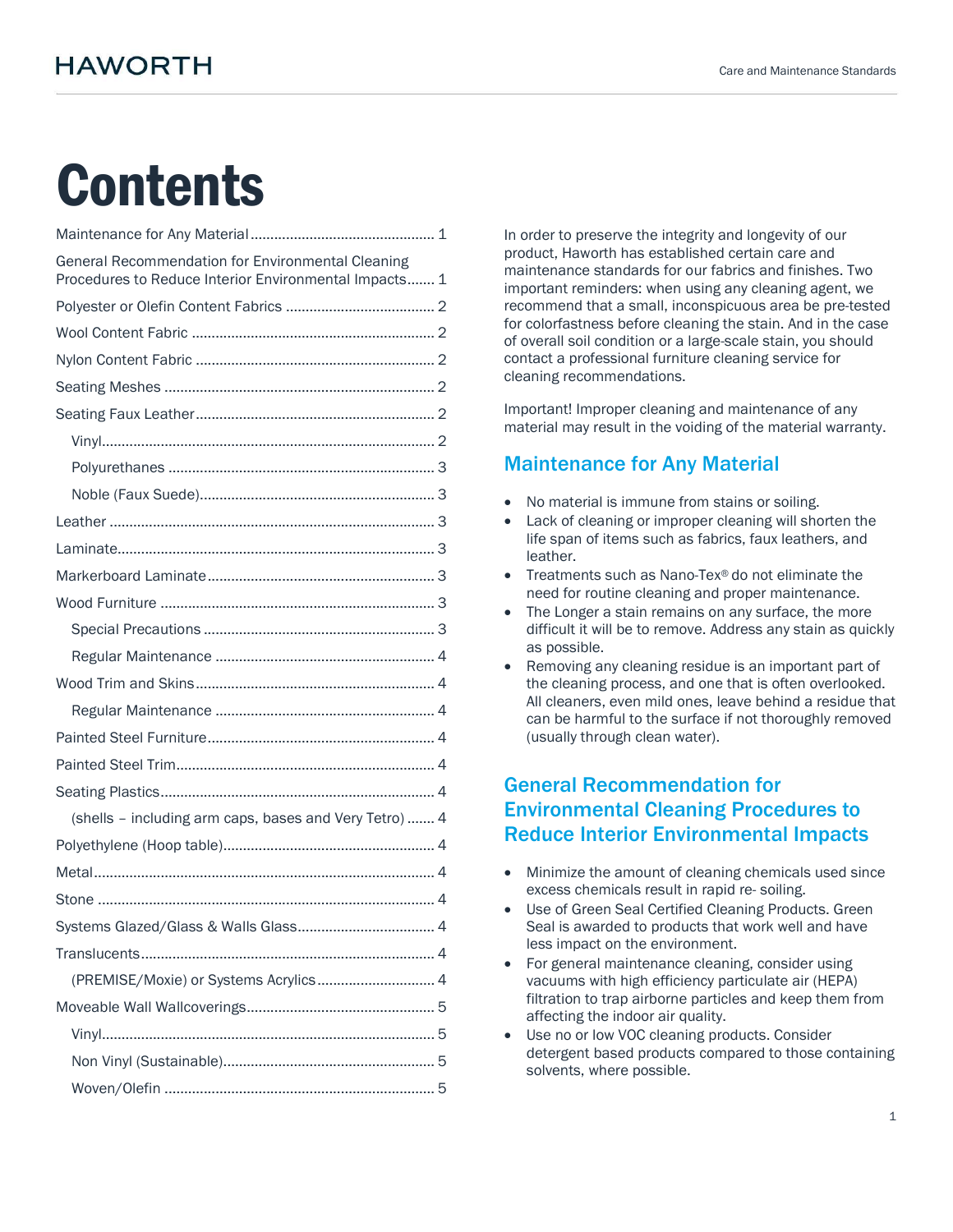## **HAWORTH**

- Consider extraction processes where appropriate to remove excess chemicals and water to maximize cleaning results. Extraction can also help reduce chemical levels in the indoor environment. Spot extraction may also reduce the chances for over-wetting of fabrics and resulting water stains.
- Choose cleaning products with no or low levels of dyes or fragrance. Dyes and fragrance do not generally improve cleaning results and can cause allergic reactions in people with sensitivities to chemicals. Some dyes could cause staining on fabrics.
- Consider choosing biodegradable cleaning products.
- Environmentally preferable ingredients for cleaners include surfactants containing terms such as lauryl, amides and glycosides.
- Not recommended are products containing ammonia and alcohols.

## Polyester or Olefin Content Fabrics

- These fabrics are colorfast when using standard wet and dry processes and are also resistant to most spotcleaning solvents.
- Oil or grease spots will respond to mild solvent or dry cleaning agents. A blotting technique should be sufficient to remove most spots.
- Accumulated dirt and grime spots can be removed with a mild detergent or upholstery shampoo. Rinse well with a clean sponge to remove traces of the water-based cleaning agent, but do not soak the substrate, if possible. Fabric will dry very quickly.
- Avoid excessive brushing or rubbing to prevent pilling of the fabric surface.

## Wool Content Fabric

- Dry (solvent) cleaning methods are preferred: waterbased products may cause shrinkage.
- Oil, grease, and general dirt spots should respond to a mild, dry cleaning solvent. Use a blotting technique. Rubbing the fabric may lead to surface abrasion.
- Should an unacceptable degree of surface distortion such as pilling – result from spot- cleaning, you may realign the fabric fibers using a standard handheld steam iron. Use the 'wool' setting, with steam, to press the affected fibers back into place.

## Nylon Content Fabric

- These fabrics are colorfast when using standard wet and dry cleaning processes and are also resistant to most spot-cleaning solvents.
- Dry soils: vacuum surfaces regularly to prevent sand, dust, ash, and dry dirt from being worked into the fabrics.
- Wet soils: use commercially available water-based upholstery detergents to clean mud, spills, food, and so on. Follow directions on package.
- Oily spills: grease, tar, greasy foods, and the like may require cleaning with a solvent cleaner or solventfortified detergent. Follow directions on package.
- A blotting technique should remove most spots. Avoid brushing or rubbing to prevent pilling of the fabric surface.

## Seating Meshes

- Most meshes can be cleaned with a vacuum.
- If some soiling does occur, use a mild detergent (10%) and water solution. Support the mesh with a clean towel on the back, and gently apply the cleaning solution. Use gentle circular motions. Once clean, remove any residue with clean water and a clean towel (still supporting the mesh) and a clean white cloth.
- Do NOT use a heavy bristle brush as this may damage the fabric.
- Do NOT use excessive heat while cleaning.

## Seating Faux Leather

#### Vinyl

- Wipe regularly with clean water and a damp, clean, soft white cloth.
- General cleaning can be done as needed with a mild (10%) detergent and water solution. Always rinse with clean water and dry.
- For heavy soiling, dampen a soft white cloth or soft bristle brush with a one to one (1:1) solution of Fantastic® and water or Formula 409® and water. Use care as scrubbing can damage the surface.
- More difficult stains can be treated, but this should be occasional, not daily, cleaning. ANY cleaning solution used must be removed with clean water and a clean white cloth. Cleaning residue left on the vinyl can cause it to dry out and crack or affect the color.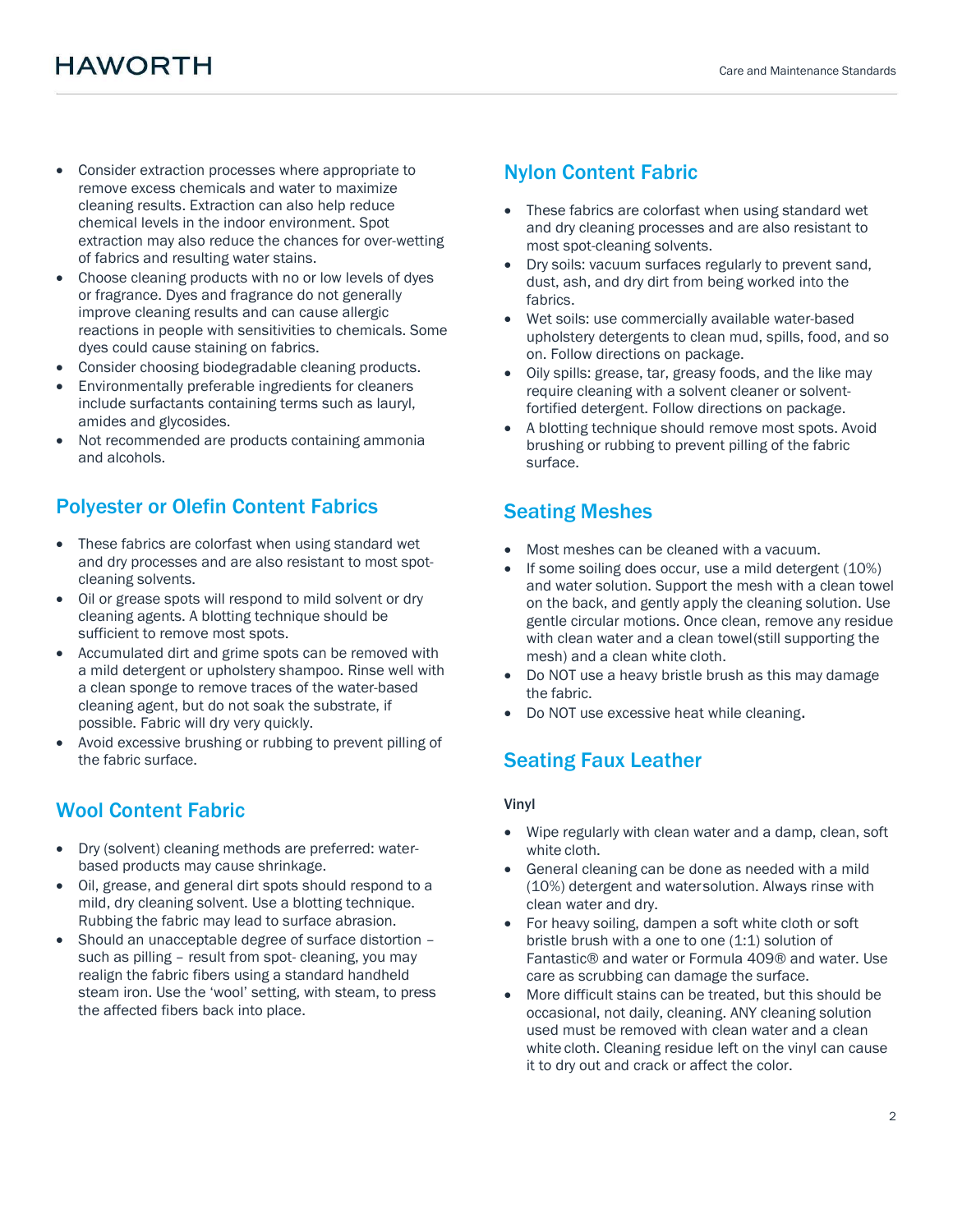- o For more difficult stains, dampen a soft white cloth with a solution of household bleach (10% bleach / 90% water). Rub gently and rinse with a water dampened clean cloth to remove the bleach concentration. It is important that all bleach residue be removed as this is the primary cause of surface cracking.
- o DO NOT use solvent-based cleaning agents; they can remove plasticizers from the vinyl making it brittle and can cause cracking.
- $\circ$  DO NOT use any cleaners with corrosive ingredients (such as lye or acids) or ammonia.

#### Polyurethanes

 Refer to ONLY the top 3 steps listed under 'vinyl'. Cleaners for heavier soiling should NOT be used as this can damage the material.

#### Noble (Faux Suede)

- Daily maintenance with a lint brush will help maintain the 'suede' nap on the fabric. Occasional vacuuming followed by a gentle dusting with a damp, clean, white cloth is recommended.
- Spot cleaning can be accomplished with a paper towel until absorbed. Dried-in soiling requires a light brush or vacuum of the area. If soil is still not removed, you can try wiping the area with a damp (lukewarm water), clean, white cloth working from the outside of the stained area in.
- Oil based stains should be wiped up as much as possible with a dry cloth or paper towel. Try not to spread the stain. Pat the stained area with a clean white cloth soaked in ethyl alcohol from the outside in and pat the loosened dirt and oil off with a clean, dry cloth.

#### Leather

- For general maintenance, dust the leather surface just as you would furniture.
- Most stains can be removed with lukewarm water and a mild soap. Then wipe the leather with a damp cloth and dry with a soft, dry cloth.
- Saddle soaps, polish, or wax should never be used.
- Leathers with a specialty finish or a 'sueded' finish should be professionally cleaned.

#### Laminate

- For general cleaning, use mild detergent and warm water. If the surface becomes stained, use a nonabrasive cleaner. After washing, rinse with warm water and dry with a soft cloth.
- For Haworth standard laminates, use spray cleaners such as Glass Plus or Windex for general cleaning. For heavier cleaning of fingerprints or food oils, use soap and water with a soft bristle brush, rubbing in a light circular motion.
- For the premium (Grade B) laminates, use a dry microfiber cloth (such as Libman's) to remove fingerprints. Do not use soap or water.

#### Markerboard Laminate

- When a markerboard laminate needs to be cleaned because of erasing (ghosting) problems, we recommend that you use Quartet® Re-Mark-Able Conditioner and Cleaner. The surface should then be wiped with soap and water and a clean cloth.
- Sanford Expo Dry Erase markers are recommended for use on our markerboards. Sanford White Board Cleaner can also be used.
- Ink should be completely dry before erasing. Attempting to erase wet ink can lead to excessive smearing and ghosting.

#### Wood Furniture

To maintain our wood furniture, you should pay special attention to the wood surface and finish. Careful maintenance is necessary to protect your investment.

#### Special Precautions

- Haworth wood products are finished with a water based UV cured finish (EcoShield). All finishes are designed to protect wood surfaces against most common spills of inks, perfumes, nail polishes, nail polish removers, and beverages if removed immediately with a damp cloth.
- To protect the wood surface, protective desk pads must be placed under all writing areas and business machines.
- Extreme heat and humidity can be harmful to wood furniture. Do not place products in direct sunlight, near radiators or air conditioning vents, humidifiers, fireplaces, etc. Always use coasters under hot objects, such as coffee pots and cups.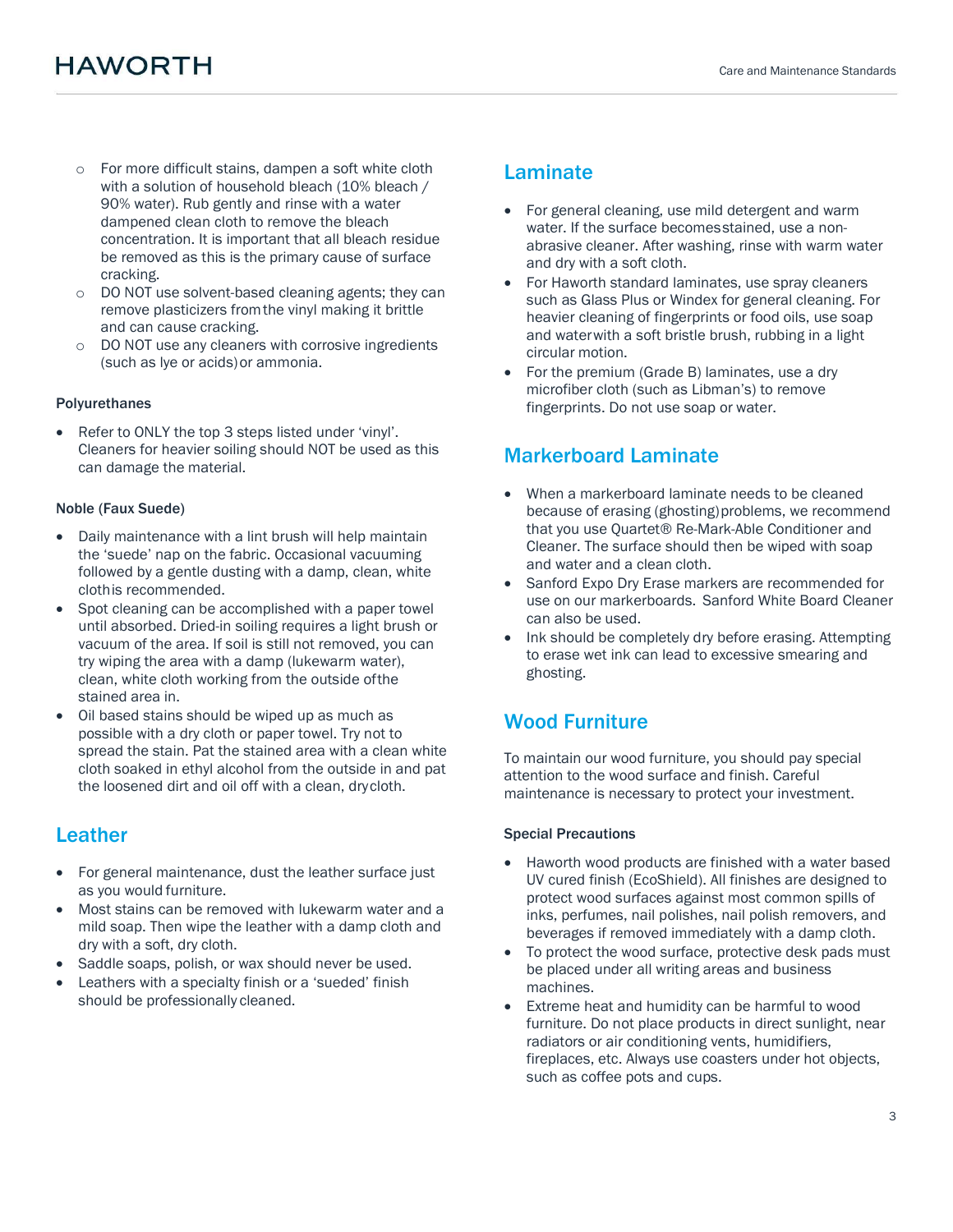#### Regular Maintenance

 Regular dusting will help avoid build-up of dirt and grime that can dull the finish. Use a damp cloth and follow the grain of the wood. Water should not be used in excess amounts when cleaning, nor should it ever be allowed to stand on wood surfaces.

### Wood Trim and Skins

#### Regular Maintenance

- Regular dusting will help avoid build-up of dirt and grime that can dull the finish. Use a damp cloth, following the grain of the wood, and wipe dry.
- Avoid using any cleaners containing any form of abrasives or corrosive agents.
- For more thorough cleaning, use a mild detergent and wipe dry with a lint free cloth.

## Painted Steel Furniture

- Files, cabinets, and pedestals require minimum maintenance. Clean all surfaces with lukewarm water and a mild soap as needed. After washing, rinse with water, and dry with a soft cloth.
- Slide mechanisms need no lubrication. All mechanisms have been pre-lubricated at the factory to last for the life of the product.

### Painted Steel Trim

• Painted metal/steel trim requires minimum maintenance. Clean with lukewarm water and a mild detergent as needed. After washing, rinse with clean water on a soft cloth, and dry with a clean soft cloth.

## Seating Plastics

#### (shells – including arm caps, bases and Very Tetro)

- Warm water and a mild detergent (10%) solution will remove most soiling. A soft bristle brush can be used to remove heavier dirt. Always use a clean white cloth and clean water to remove any residue.
- Do NOT use a hard bristle brush as this may damage the surface of the plastic.
- Do NOT use oil-based cleaners.

### Polyethylene (Hoop table)

- Mild soap and water should remove most dirt and soiling. Rinse with clean water when done to remove any soapy residue.
- For more difficult stains, use a damp Magic Eraser®. Remove any residue with a clean damp cloth.

#### Metal

 Warm water and a mild detergent will remove most spills and scuffs.

#### **Stone**

- Stone should be washed with clear, lukewarm water, and cleansed thoroughly about twice a year with a mild detergent solution.
- Some stones may require periodic re-sealing of the surface.

## Systems Glazed/Glass & Walls Glass

- Straight glazed systems panels have ¼" tempered safety glass. Use any good ammonia-free glass cleaner and a soft cloth to clean the surface.
- For either systems or walls glass, you can also use a mild solution of water and a few drops of mild liquid soap. Apply with a soft cloth and remove excess with a squeegee or wipe dry with a clean, lint free cloth.

## **Translucents**

#### (PREMISE/Moxie) or Systems Acrylics

- Use warm water, mild detergent, and a soft sponge, cloth, or chamois to clean the surface.
- Stains can be removed using 3M Finesse-It compound according to the manufacturer's instructions.
- Do not use glass cleaning products, acetone, gasoline, benzene, lacquer thinner, chlorinated solvents, gritty abrasive scouring compounds, or alkaline cleaners to clean the surface as damage will occur.
- Remove any oil residue left behind from solvent cleaning with detergent and water.
- Never scrub the surface as damage may occur.